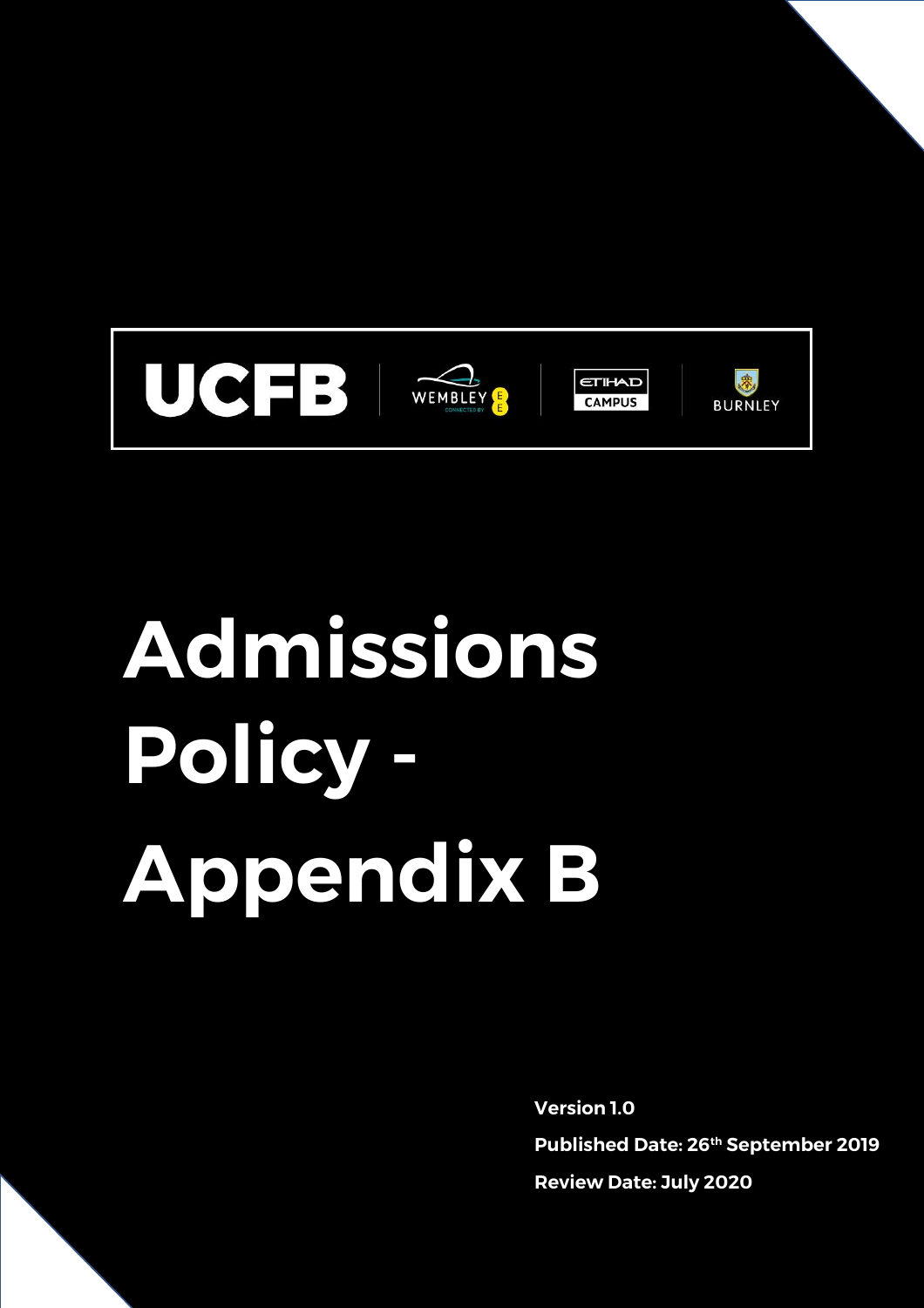



# **UCFB Policy and Procedure for Applicants with Declared Disabilities**

#### 1. Purpose

1.1 To set out principles and procedures for the management of applications from potential students who have declared a disability, to ensure that such information is used to the benefit of the applicant.

#### 2. Principles

2.1 UCFB is committed to providing inclusive education which meets the specific needs of individual students. UCFB welcomes applications from people with disabilities, health conditions and specific learning difficulties, and aims to ensure that no applicant is disadvantaged due to a disability or impairment.

2.2 This policy and procedure forms part of the wider UCFB Admissions Policy, and refers to applicants applying to undergraduate and postgraduate programmes, and to visiting students.

2.3 The policy sets out procedures for admissions staff to ensure that applications received from applicants with declared disabilities are treated fairly. The procedures seek to ensure that applicants are considered on the basis of their aptitude, skills and ability in relation to their proposed programme of study.

2.4 Information regarding an applicant's disability is not used in the academic decision making process. It is used constructively to ensure that we can make necessary adjustments in order that a programme of study is accessible to the applicant.

2.5 UCFB strongly encourages applicants to provide information about any disability, health condition or specific learning difficulty that they have, in their application, or as soon as possible after the application is submitted.

#### 3. Background

3.1 Disability is a protected characteristic under the Equality Act 2010.

3.2 The Equality Act defines disability as: "A physical or mental impairment that has a substantial and long-term adverse effect on the ability to carry out normal day to day activities", where "substantial" means more than minor or trivial and "impairment" includes long term, fluctuating or progressive medical conditions.

3.3 "Discrimination arising from disability" would occur if a disabled student were to be treated unfavourably because of something connected with their disability. Discrimination is only justifiable if it can be shown to be a proportionate means of achieving a legitimate aim – e.g. maintaining academic/other standards. NB: lack of intent to discriminate is not a defence. Discrimination arising solely from disability is illegal, even if it is unintentional.

3.4 Reasonable adjustments must be made where disabled people experience a "substantial disadvantage". Adjustments should be anticipatory, and should relate to three areas:

- Provision, criteria or practice
- Physical features
- Auxiliary aids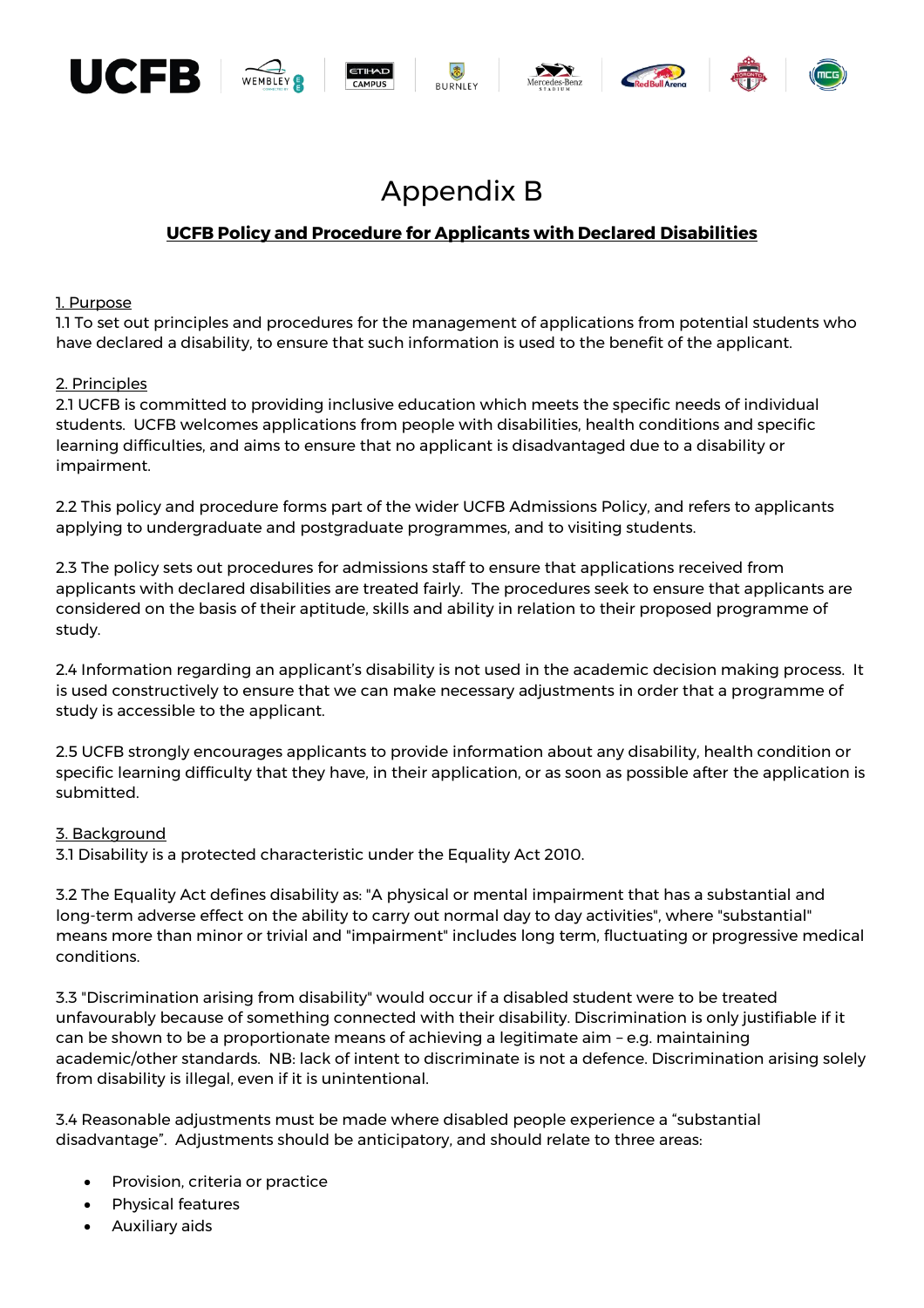











3.5 The Equality Act also allows for "positive action". A HEI can, therefore, advertise that applications are welcomed from all groups and can target groups that are under-represented on a particular course. In addition, it is possible to advertise courses as open to disabled people only, since it is not unlawful to treat disabled people more favourably than non-disabled people.

# **PROCEDURE**

## 4. Applicants with a declared disability

4.1 All applicants to UCFB are encouraged to declare any disability that they may have in the relevant section of their UCAS or Postgraduate application form. The lists of disability codes currently used by UCAS Admissions System are provided below in Figure 1.

4.2 In addition, applicants are encouraged to provide information relating to their disability, and in particular whether additional facilities or support are likely to be required during the course of their studies. This could be included in the application, or through direct contact with UCFB.

4.3 Visiting students are asked to indicate whether or not they have a disability, but are not asked for details of the disability in the application form. Non-UK applicants (those who have not lived in the UK for a period of 3 years or more) are encouraged to provide translated copies of their evidence. Those who have indicated that they have a disability are contacted directly by a specialist advisor from the Student Services and Learning Support team.

4.4 Applicants who have not provided any information on disability, and who have not ticked any box, will be deemed not to have a declared disability, although that status would be changed should the applicant provide information regarding a disability later in the admissions process.

#### 5. Selection Procedures

5.1 The selection procedure for applications from students with a declared disability is identical to the process for all other applications.

5.2 Applications are assessed against agreed selection criteria for each undergraduate degree programme or postgraduate programme. Applications that meet the minimum entry requirements progress to a selection process in which each application received by the specified deadline is given full and equal consideration.

5.3 Consideration of a declared disability and any required adjustments will take place separately, after the academic selection decision has been made. Where no adjustments are required, or the adjustments are straightforward, an offer will be made as in the standard admissions process. If discussions are required with the applicant regarding the necessary adjustments, the offer will remain on hold until those discussions are completed. Further details of this process are given below.

5.4 All information provided by an applicant regarding his/her disability will be treated as confidential. It will be shared only for the purposes of making reasonable adjustments.

## 6. Reasonable adjustments

6.1 Admissions staff are not expected to assess what adjustments will need to be made in order for an applicant with a declared disability to successfully access their studies at the UCFB. However, it may sometimes be necessary for the Admissions team to request additional information from an applicant about his/her disability, and to discuss this information with a specialist advisor, and, in some cases, the Programme Leader, after the selection process has been completed but before an offer is issued.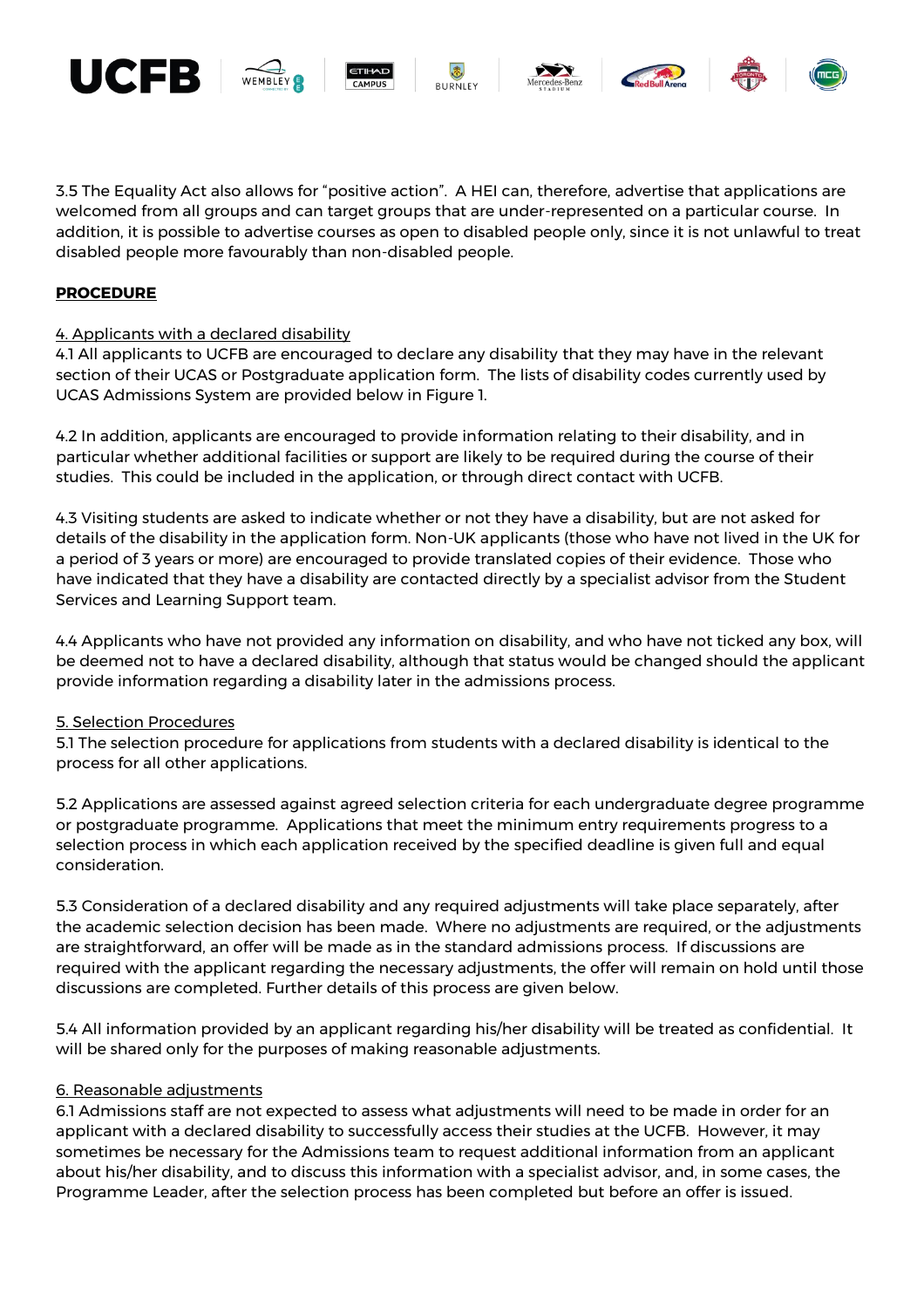

6.2 In many cases, applicants will have provided information about any specific support they will require in order to study at UCFB within their application. Admissions staff may be aware that the support requested is readily available (for example, exam support for a student with dyslexia, large print handouts for a visually impaired student, accessible seminar rooms for a person with mobility difficulties etc.) in which case the offer can be made as per the standard admissions process. If the Admissions team is uncertain as to whether the required support is available, they may contact the Student Services and Learning Support team for advice. In most cases, this will lead to the offer being made as usual.

6.3 In some cases, applicants will not have provided information about any specific support they will require when studying at UCFB. In such situations, if the applicant has indicated that he/she has a specific learning difficulty, the Admissions team can make the assumption that any support needs can be met and make the offer as standard.

6.4 If the applicant has indicated any disability other than a specific learning difficulty, a specialist advisor will contact the applicant and ask for more information about any adjustments required, prior to an offer being made. When additional information is received, it will be recorded on the applicant's record. At this point, the Admissions team should follow the process as set out in 6.2 above.

6.5 If an applicant fails to respond to the request to provide additional information within 10 working days, this will be recorded in the notes field of the applicant record and other avenues of contact pursued. The Admissions team, Programme Leader and lead disability advisor will then make a decision regarding the applicant's offer based on the limited information available.

6.6 Following discussion with the Student Services and Learning Support team and Programme Leader, if it appears that there may be difficulties in making the adjustments required to enable the applicant to access the programme, the Student Services and Learning Support team will facilitate further discussions with the applicant to try to resolve the issue. This may include a meeting with the applicant and the Programme Leader where that is possible. The application will be on hold during this process. There will be no requirement for the Admissions team to contact the applicant since the applicant will be part of the discussion. If the decision is taken that the offer can be made, the Admissions team will be informed and will be able make the offer.

6.7 Very occasionally, following the discussions set out in 6.6, it may not be possible to make the adjustments required to enable the applicant to undertake the course applied for. For example, this may be because the person is unable to meet the professional competencies of the course, or because of health and safety risks related to equipment which the applicant would be required to use on the course. In these situations, the School and the Student Services and Learning Support team would work with the student to consider if a place on an appropriate alternative programme could be offered.

6.8 If no agreement can be reached regarding an alternative programme, and UCFB decides that it cannot offer a place to the student, the applicant should be informed of this decision in writing by a senior member of staff (Head of School or his/her nominated representative), and provided with reasons as to why no reasonable adjustments were possible. The applicant should be assisted in the process of securing an appropriate alternative programme at another institution.

6.9 In the event that UCFB finds that it is unable to meet an applicant's support needs after the offer has been issued (e.g. when an applicant discloses a disability after an offer has been made), it may in exceptional circumstances be necessary to withdraw the offer. In such cases the applicant will be informed of the reasons as to why no reasonable adjustments were possible. Whenever possible, the applicant should be involved in discussions to find a place on an appropriate alternative programme at UCFB and, if this is not possible, the applicant should be assisted in the process of securing an appropriate alternative programme at another institution.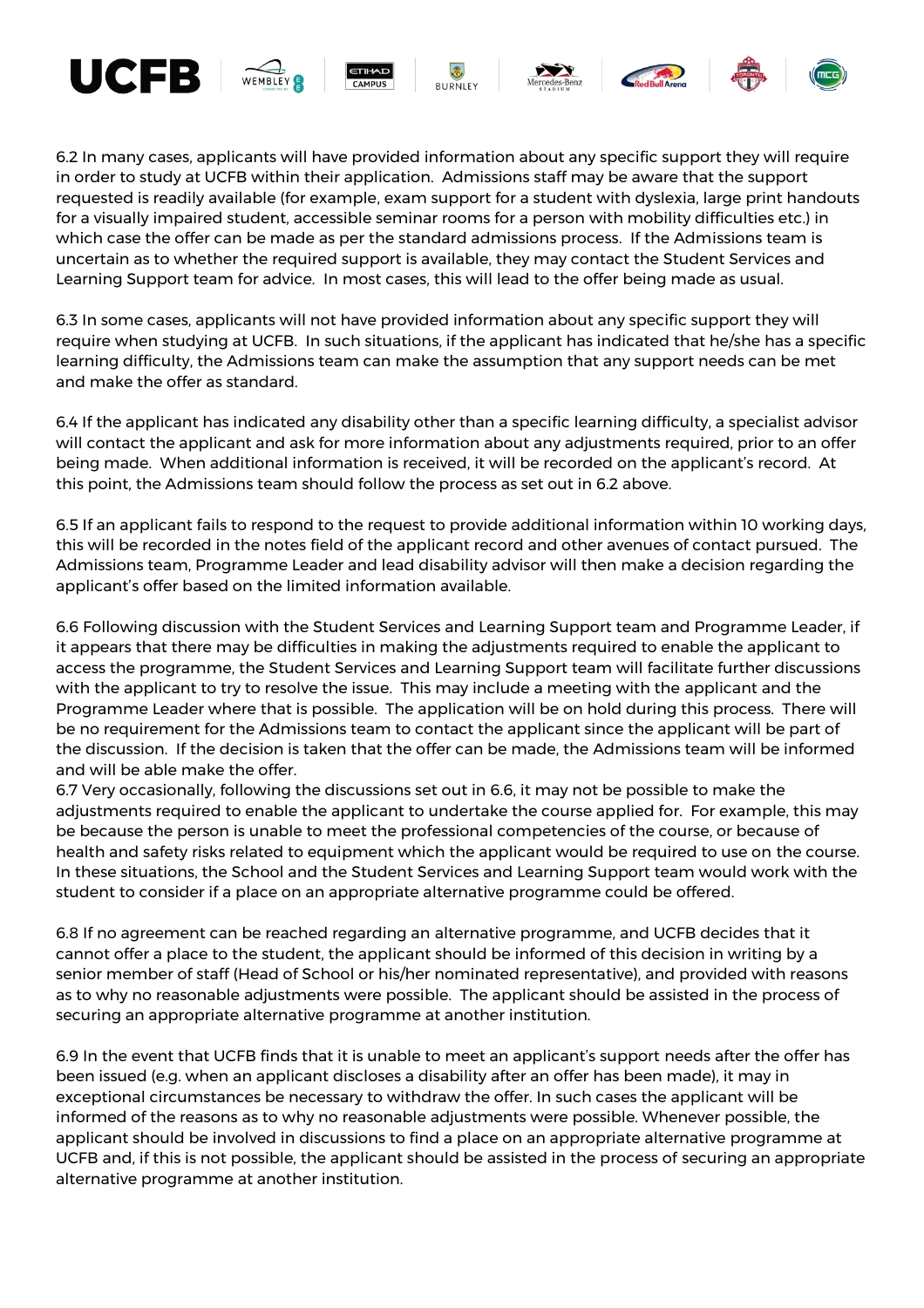











6.10 If a student has started a programme but expresses an interest in transferring, the same process above will need to be followed to ensure that reasonable adjustments can be made for the student on the new programme. A discussion with the student, Programme Leader and Student Services and Learning Support team will take place to assess the suitability of the new course, and any reasonable adjustments that need to be made.

### 8. Interviews / Auditions

8.1 If the selection procedure involves an interview or audition, all applicants should be asked if they require any adjustments to be put in place for the interview or audition, and the admissions team should make adequate arrangements to ensure that an applicant with additional needs is not disadvantaged. The lead disability advisor can provide advice if required.

#### 9. Reports and Communications

9.1 All communications with offer holders should be provided in an alternative format if requested.

9.2 Student Recruitment and Admissions maintain records identifying undergraduate and postgraduate offer holders who have declared a disability. The relevant reports can be sent to in-house Facilities and Accommodation advisors, and to UCFB undergraduate and postgraduate advisers within the Student Services team. Should any other service require copies of these reports, they should contact Student Recruitment and Admissions to make a request.

9.3 During the admissions cycle, Student Services Advisers will send a standard email to all offer holders who have declared a disability, sign-posting them to the support services available. 9.4 The Student Services Advisers will also proactively contact applicants for further information where necessary, and to advise Facilities and Accommodation services in order to plan ahead. Student Services Advisers may act as the main point of contact between the new students and these services.

9.5 The UCFB undergraduate and postgraduate Admissions and Student Services teams should provide Academic Schools with details of any UF applicants who have declared disabilities during the admissions cycle and should provide a finalised list as soon as possible after confirmation, in order that Schools can begin to plan any adjustments required, in consultation with the Student Services team. Schools will be expected to ensure that Personal Tutors are aware if any of their students have declared a disability.

9.6 All invitations to any other post-application events should include information about the student disability services to encourage both applicants who have declared a disability, and those who have not, to take the opportunity to speak to staff if they feel it may be beneficial to them.

#### 10. Feedback, Appeals and Complaints

10.1 Where the decision has been taken not to offer a place to an applicant, the applicant may request feedback and subsequently make an appeal or a complaint, using the process set out in the UCFB Complaint Policy.